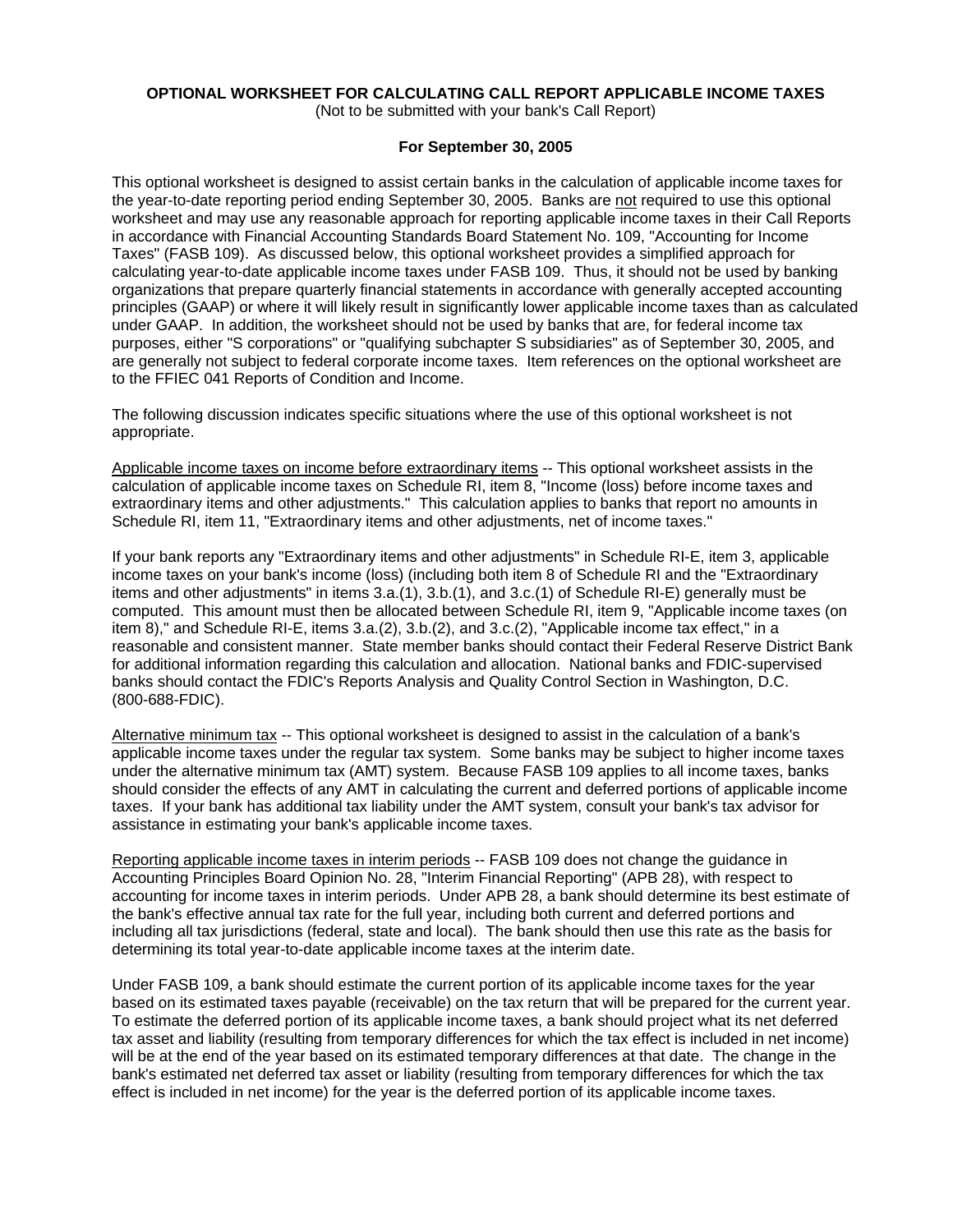To arrive at the estimated annual effective tax rate, a bank should divide its estimated total applicable income taxes (current and deferred) for the year by its estimated pretax income for the year (excluding extraordinary items). This rate would then be applied to the year-to-date pretax income to determine the year-to-date applicable income taxes at the interim date.

Many banks, or their parent holding companies, will perform the calculation of income tax expense in accordance with FASB 109 and APB 28 when preparing their quarterly GAAP-based financial statements. These banks should determine their applicable income taxes for the year-to-date reporting period covered by the Call Report in a similar manner. Accordingly, these banks should not use this worksheet.

In contrast, some banks may not have determined their interim period income taxes using the estimated annual effective rate. For these banks, estimating the annual effective tax rate under the liability method may be difficult. These banks may find it less burdensome to estimate their year-to-date applicable income taxes based upon their deferred tax asset or liability balances at the end of the quarter, rather than projecting these amounts through the end of the year. This optional worksheet follows this approach. A bank may use this approach if it will not likely result in significantly lower year-to-date applicable income taxes than as calculated under FASB 109 and APB 28. Otherwise, a bank should follow some other reasonable approach for calculating applicable income taxes in interim periods in accordance with FASB 109 and APB 28.

\* \* \* \* \* \* \* \* \* \* \* \* \* \* \* \* \* \* \* \* \* \* \* \* \* \* \* \* \* \* \* \*

CALCULATION OF SCHEDULE RI, ITEM 9, "APPLICABLE INCOME TAXES (ON ITEM 8)" UNDER THE REGULAR TAX SYSTEM [Applicable income taxes on Item 8 include both amounts currently due (or refundable) calculated in Section A and deferred income taxes calculated in Section B.]

| А.   | Income taxes due (refundable) for the year to date<br>(i.e., current portion of applicable income taxes)                                            |  |
|------|-----------------------------------------------------------------------------------------------------------------------------------------------------|--|
| A.1. | Schedule RI, Item 8, "Income (loss) before income taxes and extraordinary                                                                           |  |
|      | A.2. Schedule RI, Memorandum Item 3, "Income on tax-exempt loans                                                                                    |  |
|      | A.3. Schedule RI, Memorandum Item 4, "Income on tax-exempt securities                                                                               |  |
|      | A.4. Other income included in Schedule RI, Items 1, 5, and 6, (if any) which is                                                                     |  |
| A.5. | Other income not included in Schedule RI, Item 8, (if any) which is subject to                                                                      |  |
|      | A.6. Schedule RI, Memorandum Item 1, "Interest expense incurred to carry<br>tax-exempt securities, loans, and leases acquired after August 7, 1986, |  |
|      | A.7. All other expenses included in Schedule RI, Item 8, that are not deductible                                                                    |  |
| A.8. | Other expenses not included in Schedule RI, Item 8, that are deductible for                                                                         |  |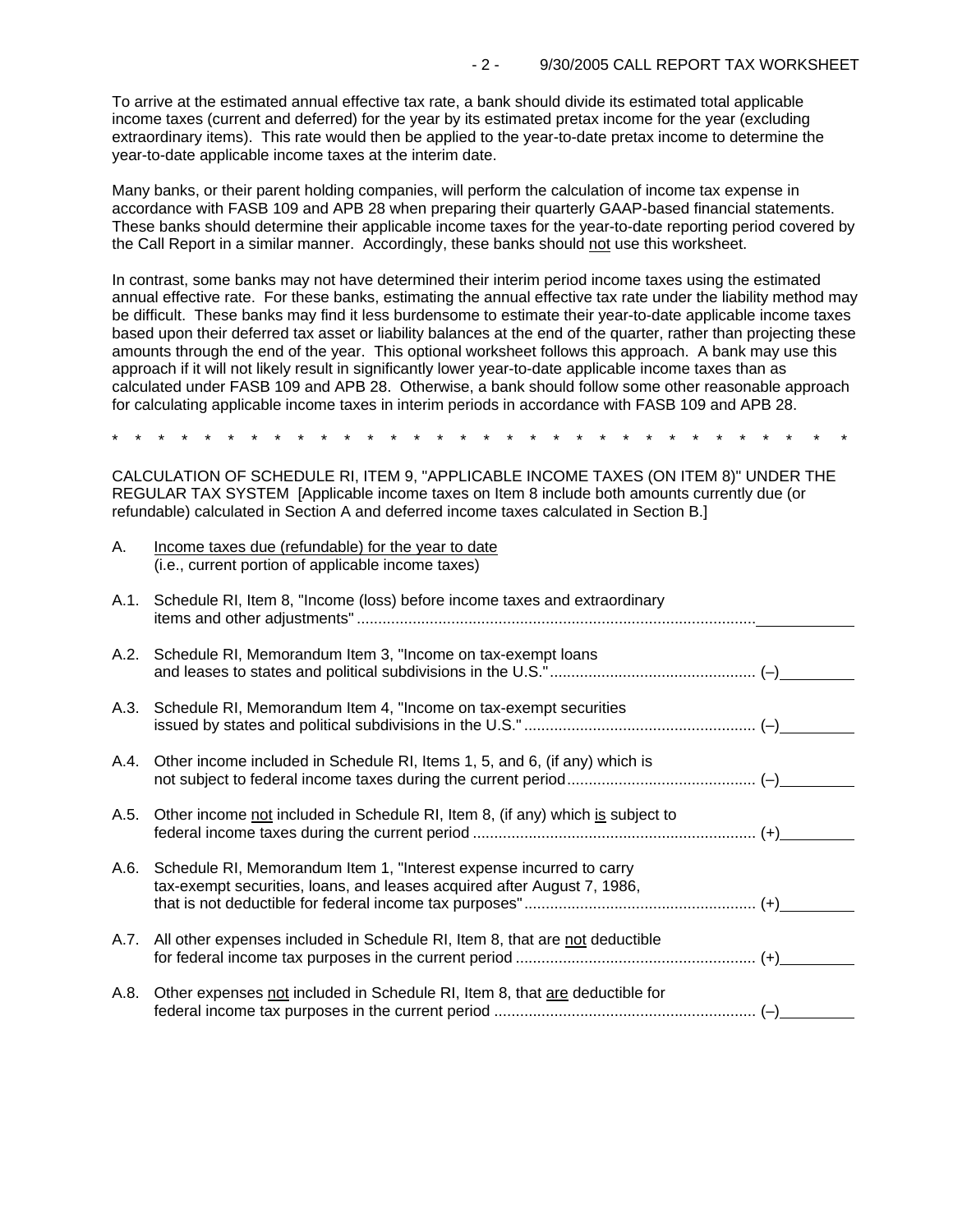| A.9. | Year-to-date income currently subject to federal income taxes before state<br>and local income taxes (Line A.1 minus Lines A.2, A.3, A.4, and A.8,                                                                                                                                                         |        |
|------|------------------------------------------------------------------------------------------------------------------------------------------------------------------------------------------------------------------------------------------------------------------------------------------------------------|--------|
|      | A.10. State and local income taxes due (refundable) for the year to date<br>(If the state and local tax laws applicable to your bank do not differ<br>significantly from federal income tax laws, an estimate of state and local<br>income taxes can be obtained by multiplying Line A.9 by the applicable |        |
|      |                                                                                                                                                                                                                                                                                                            |        |
|      |                                                                                                                                                                                                                                                                                                            | x 1.33 |
|      |                                                                                                                                                                                                                                                                                                            |        |
|      | A.13. Net operating loss (NOL) carryforwards available at January 1, 2005,<br>to offset annualized federal taxable income (amount reported on this line                                                                                                                                                    |        |
|      | A.14. Annualized income currently subject to federal income taxes                                                                                                                                                                                                                                          |        |
|      | A.15. Annualized federal income taxes currently due (refundable) on amount<br>shown on Line A.14 (Calculate this amount using the "Federal Income                                                                                                                                                          |        |
|      |                                                                                                                                                                                                                                                                                                            | x 0.75 |
|      | A.16. Year-to-date federal income taxes currently due (refundable) on amount                                                                                                                                                                                                                               |        |
|      |                                                                                                                                                                                                                                                                                                            |        |
|      | A.18. State and local income taxes due (refundable) for the year to date                                                                                                                                                                                                                                   |        |
|      | A.19. Total income taxes currently due (refundable) for the year to date                                                                                                                                                                                                                                   |        |
| В.   | Deferred income tax expense (benefit) for the year to date                                                                                                                                                                                                                                                 |        |

(i.e., deferred portion of applicable income taxes)

This section provides guidance for the determination of the deferred portion of applicable income taxes for the year to date under FASB 109. This calculation considers federal, state and local income taxes.

Deferred income tax expense (benefit) for the reporting period ending September 30, 2005, is generally measured in this worksheet as the change in the bank's net deferred tax assets or liabilities during the year-to-date period. Therefore, your bank should calculate its net deferred tax assets/ liabilities at September 30, 2005, and compare this amount to the amount of your bank's net deferred tax assets/liabilities at December 31, 2004. A portion of the difference between these two amounts will be the deferred income tax expense (benefit) for the reporting period ending September 30, 2005. The remainder of the change in the net deferred tax assets/liabilities for the period generally should be charged or credited directly to the "Accumulated other comprehensive income" component of equity capital (Schedule RC, item 26.b) that includes your bank's "Net unrealized holding gains (losses) on available-for-sale securities." The following steps assist in the calculation of these amounts.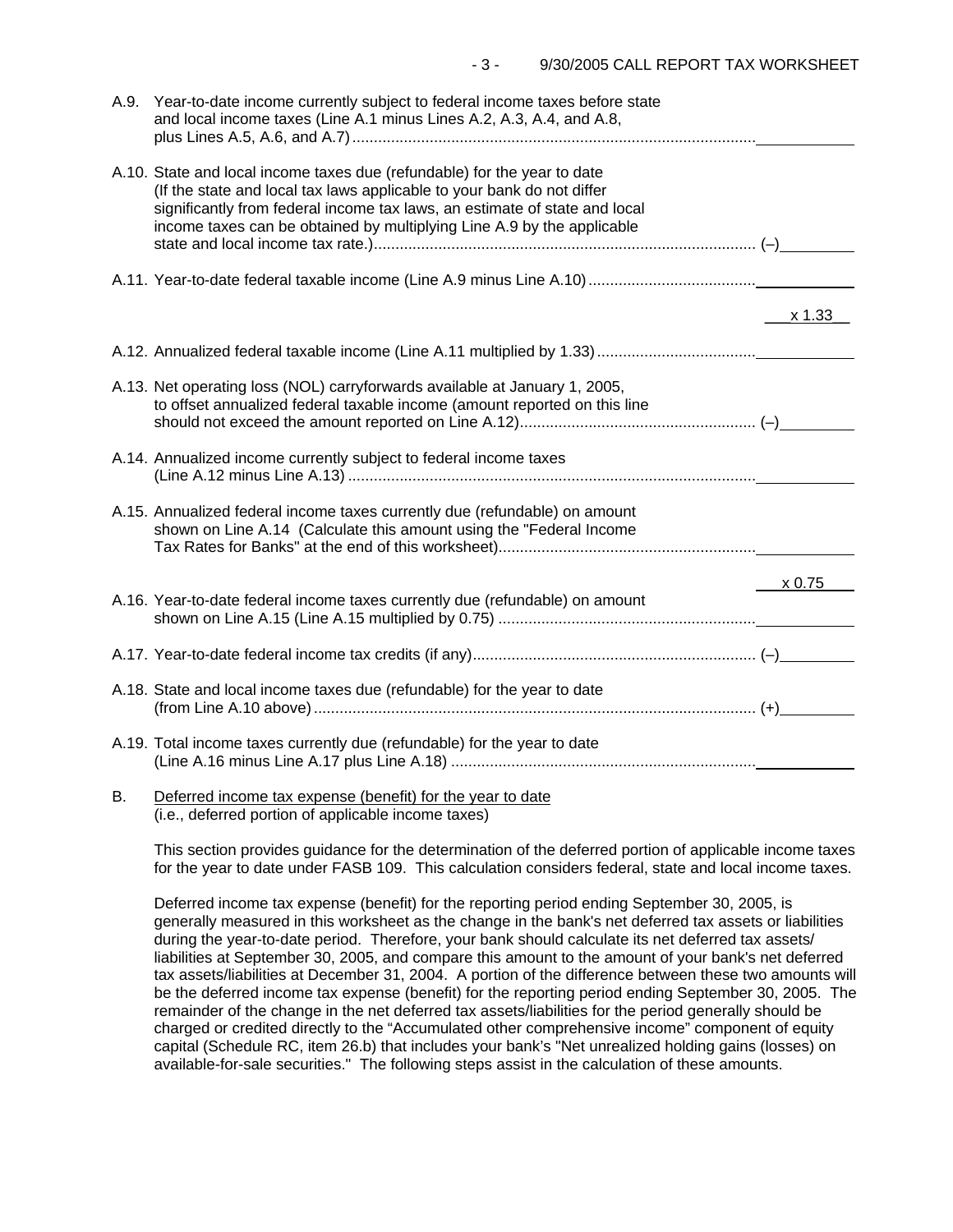### B.1. Identify types and amounts of temporary differences

Temporary differences essentially consist of all differences between the book and tax basis of a bank's assets and liabilities. In identifying these basis differences, a bank should consider assets and liabilities that may not exist on its books (such as repairs capitalized for tax purposes but expensed on the bank's books and Call Report) as well as assets and liabilities that have no tax basis (such as gains deferred on the bank's books and Call Report which have been recognized for tax purposes).

To ensure all temporary differences are identified, banks should consider preparing a comprehensive tax-basis balance sheet and comparing it to the balance sheet on the bank's Call Report. As these differences are identified, the bank should categorize these amounts as deductible or taxable temporary differences. Also, banks should not include those book-tax basis differences that are not considered temporary differences under FASB 109. One such example is the excess of the cash surrender value of life insurance over premiums paid (if the policy will be held until the death of the insured).

The definition of temporary differences is similar to "timing differences" used under prior GAAP (i.e., Accounting Principles Board Opinion No. 11 (APB 11)). Timing differences under APB 11 were differences between taxable income and pretax income on the bank's books. However, temporary differences as defined under FASB 109 include additional items that were not previously subject to deferred tax accounting. For example, differences between the assigned values and the tax bases of assets acquired and liabilities assumed in a purchase business combination are temporary differences. Refer to the Glossary entry for "income taxes" in the Call Report instructions and to FASB 109 for additional information about temporary differences.

Listed below are some of the assets and liabilities that are frequently reported differently on a bank's federal income tax return than they are on the bank's books and Call Report. A book-tax basis difference for a particular asset or liability may result from one or more temporary differences.

Under FASB 109, the tax effects of most temporary differences are included in a bank's net income. However, the tax effects of certain items specified by FASB 109 are charged or credited directly as a component of a bank's equity capital. The principal item of this type is identified separately below to assist banks in properly recording their income tax amounts under FASB 109.

Some of the items listed below may not involve temporary differences at your bank. Similarly, there may be other differences that exist in your bank that are not listed below. Banks should ensure that they properly identify the appropriate differences specific to their institution.

A bank that can reasonably determine its tax basis balance sheet at September 30, 2005, may use the approach in Section B.1.a. to identify some of its temporary differences. If the tax basis balance sheet information at September 30, 2005, is not readily available, the bank may use the approach in Section B.1.b. to provide a reasonable estimate of the temporary differences at that date. Any bank using Section B.1.b. should ensure that the estimation method used for each temporary difference is appropriate for its facts and circumstances. Otherwise, the bank should make appropriate adjustments to Section B.1.b. or else use Section B.1.a. All banks should complete Section B.1.c. for any other significant temporary differences.

### B.1.a. Differences in book-tax basis approach (COMPLETE ONLY IF A TAX-BASIS BALANCE SHEET IS PREPARED OR AVAILABLE)

Under this approach, record your bank's book and tax bases for the six accounts listed in the following chart. Subtract the tax basis from the book basis to arrive at the difference. Then identify whether the difference is a taxable or deductible temporary difference. Note that a debit (Dr) difference indicates a taxable (T) temporary difference. A credit (<Cr>) difference indicates a deductible (<D>) temporary difference.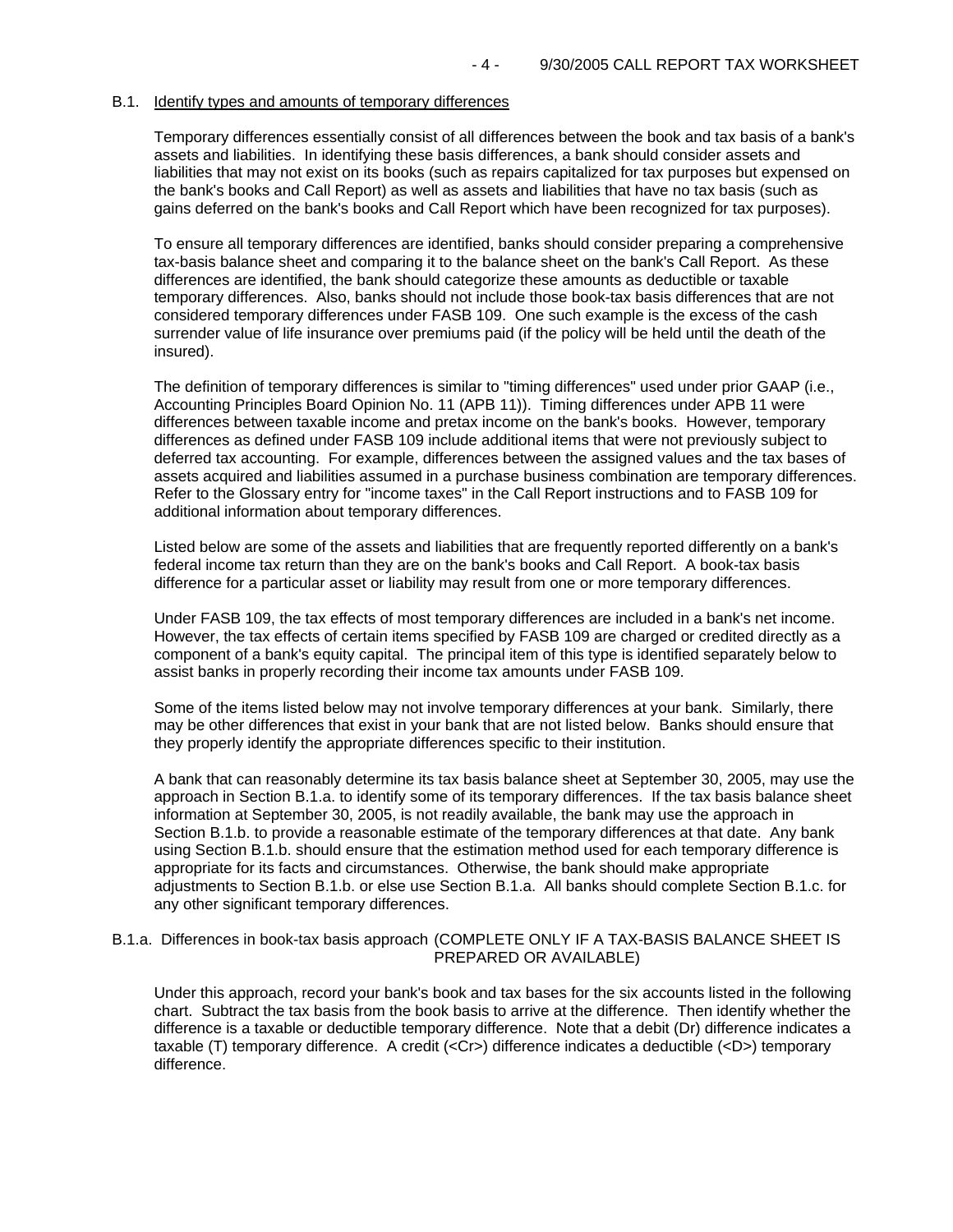B.1.a.1. Temporary differences for which the tax effect is charged or credited directly to equity capital:

|                  | [A]<br><b>Book</b> | [B]<br>Tax   | $[A]-[B]$<br>Differ- |         |
|------------------|--------------------|--------------|----------------------|---------|
|                  | <b>Basis</b>       | <b>Basis</b> | ence                 | Type    |
|                  | Dr < Cr            | Dr < Cr      | Dr < Cr              | T < D > |
| ies<br>the books |                    |              |                      |         |

 $(1)$  Available-for-sale securities recorded at fair value on and Call Report but recorded at amortized cost on the tax return

j.

A bank's available-for-sale securities, while reported at fair value on the books and the Call Report, may or may not be reported at fair value (i.e., "marked to market") on the bank's tax return. Banks should consult their tax advisors when determining the tax status of their available-for-sale portfolio. If a bank's available-for-sale securities are reported differently on the books and Call Report than they are on a bank's tax return, the difference between the book basis and the tax basis of these securities results in a temporary difference and gives rise to a deferred tax asset or liability.

If a bank's available-for-sale securities are also "marked-to-market" on a bank's tax return, there would be no difference between the book and tax basis of these securities. Rather, the amount of the adjustment needed to reflect these securities at their fair value would be included in the bank's current period taxable income. The tax effect of this "mark-to-market" adjustment would be part of taxes currently due or refundable.

B.1.a.2. Temporary differences for which the tax effect is included in net income:

| (2) | Loans<br>[e.g., difference due to origination<br>fees and costs deferred and recognized<br>over the life of the loan on the books<br>and Call Report but recognized when<br>received and paid on the tax return]          | [A]<br><b>Book</b><br><b>Basis</b><br>Dr < Cr | [B]<br>Tax<br>Basis<br>Dr < Cr | [A]-[B]<br>Differ-<br>ence<br>Dr < Cr | <b>Type</b><br>T <d></d> |
|-----|---------------------------------------------------------------------------------------------------------------------------------------------------------------------------------------------------------------------------|-----------------------------------------------|--------------------------------|---------------------------------------|--------------------------|
| (3) | Allowance for loan and lease losses (on<br>the books and Call Report)/Tax<br>bad debt reserve (on the tax return) <sup>1</sup>                                                                                            |                                               |                                |                                       |                          |
| (4) | Other real estate owned<br>[e.g., difference due to writedowns<br>and valuation allowances reflected<br>on the books and Call Report that are<br>not recorded against the tax basis<br>until disposition of the property] |                                               |                                |                                       |                          |

Savings institutions that previously took bad debt deductions for tax purposes using the percentage-of-taxableincome method set forth in Section 593 of the Internal Revenue Code should treat the book allowance for loan and lease losses as a deductible temporary difference and the excess, if any, of the tax bad debt reserve (that has not yet been recaptured) over the base year reserve balance (generally 1987) as a taxable temporary difference, rather than treating the allowance and the tax bad debt reserve as one difference. 1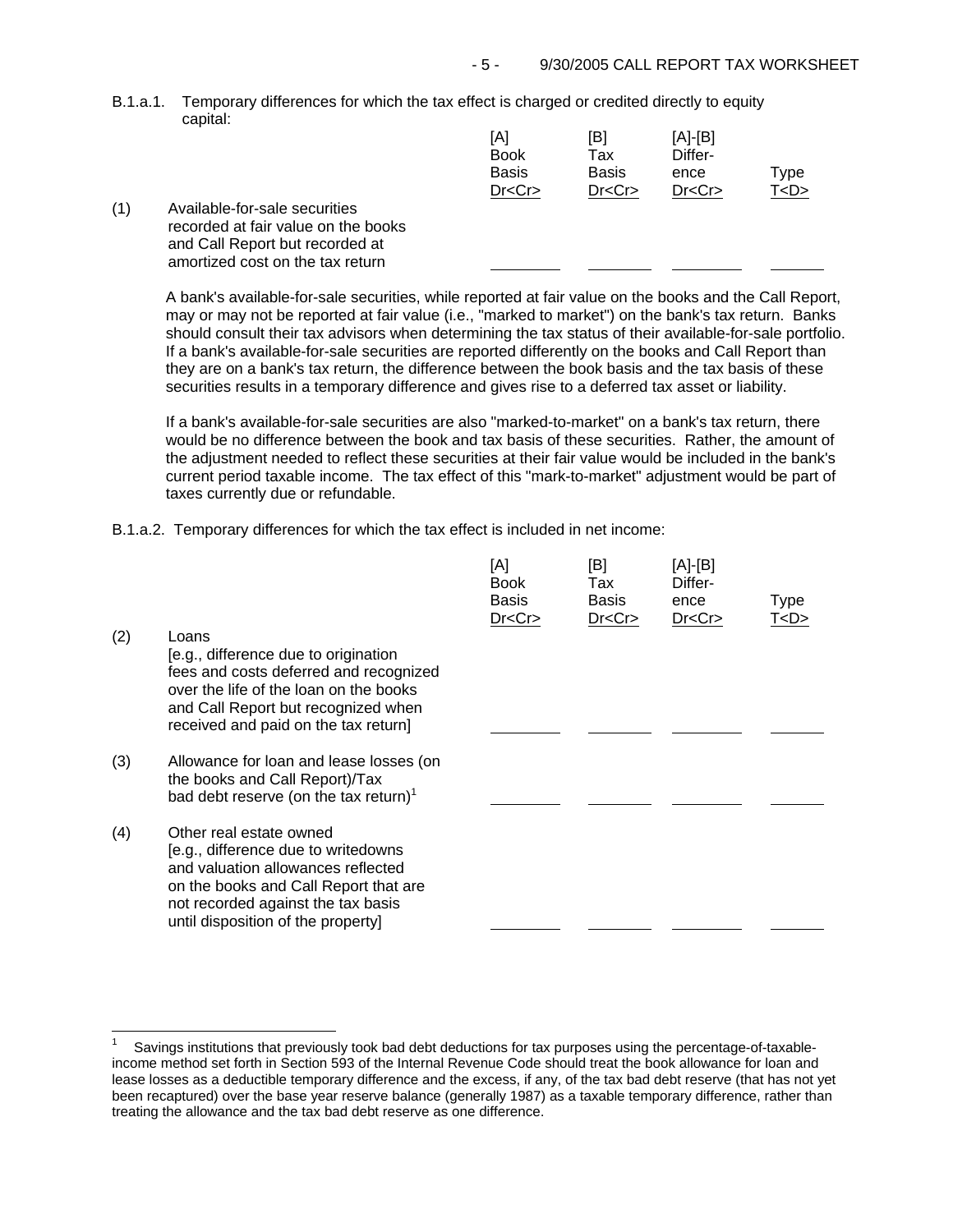| (5) | Bank premises and equipment, net                                                                                                                                                     | [A]<br><b>Book</b><br><b>Basis</b><br>Dr < Cr | [B]<br>Tax<br><b>Basis</b><br>Dr < Cr | [A]-[B]<br>Differ-<br>ence<br>Dr < Cr | Type<br>T < D > |
|-----|--------------------------------------------------------------------------------------------------------------------------------------------------------------------------------------|-----------------------------------------------|---------------------------------------|---------------------------------------|-----------------|
|     | [e.g., difference due to different<br>depreciation methods and rates for<br>book and tax purposes]                                                                                   |                                               |                                       |                                       |                 |
| (6) | Interest earned, not collected<br>on loans<br>[e.g., difference due to interest<br>on nonaccrual loans not recorded<br>on books and Call Report but<br>recognized on the tax return] |                                               |                                       |                                       |                 |

B.1.b. Rollforward of Temporary Differences Approach (DO NOT COMPLETE IF SECTION B.1.a.

WAS COMPLETED)

 $9/30/25$ 

NOTE: Changes in temporary differences from December 31, 2004, need only be considered if they are significant in amount. If a change is not significant, use the amount of the temporary difference as of December 31, 2004, in the 9/30/05 Temporary Difference column. Note that a debit (Dr) difference indicates a taxable (T) temporary difference. A credit (<Cr>) difference indicates a deductible (<D>) temporary difference.

B.1.b.1. Temporary differences for which the tax effect is charged or credited directly to equity capital:

|     |                                                          | Dr < Cr | 9/30/05<br>Temporary<br><b>Difference</b><br>Dr < Cr | Type<br>T < D > |
|-----|----------------------------------------------------------|---------|------------------------------------------------------|-----------------|
| (1) | Available-for-sale securities                            |         |                                                      |                 |
|     | (To be completed only if available-for-sale securities   |         |                                                      |                 |
|     | are reported differently on the books and Call Report    |         |                                                      |                 |
|     | than on the tax return):                                 |         |                                                      |                 |
|     | Balance (at fair value) of available-for-sale securities |         |                                                      |                 |
|     | on books and Call Report at 9/30/05                      |         |                                                      |                 |
|     | Less: Amortized cost of available-for-sale               |         |                                                      |                 |
|     | securities at 9/30/05                                    |         |                                                      |                 |
|     | Estimated 9/30/05 temporary difference                   |         |                                                      |                 |

NOTE: See the discussion of available-for-sale securities in Section B.1.a.1 above. Banks should consult their tax advisors when determining the tax status of their available-for-sale securities.

B.1.b.2. Temporary differences for which the tax effect is included in net income:

|     |                                                                                                    | Dr < Cr | 9/30/05<br>Temporary<br><b>Difference</b><br>Dr < Cr | $\tau$ ype<br>T <d></d> |
|-----|----------------------------------------------------------------------------------------------------|---------|------------------------------------------------------|-------------------------|
| (2) | Loans:                                                                                             |         |                                                      |                         |
|     | Difference at 9/30/05 approximates the amount of<br>deferred loan fee income, net of deferred loan |         |                                                      |                         |
|     | origination costs, on books and Call Report at 9/30/05                                             |         |                                                      |                         |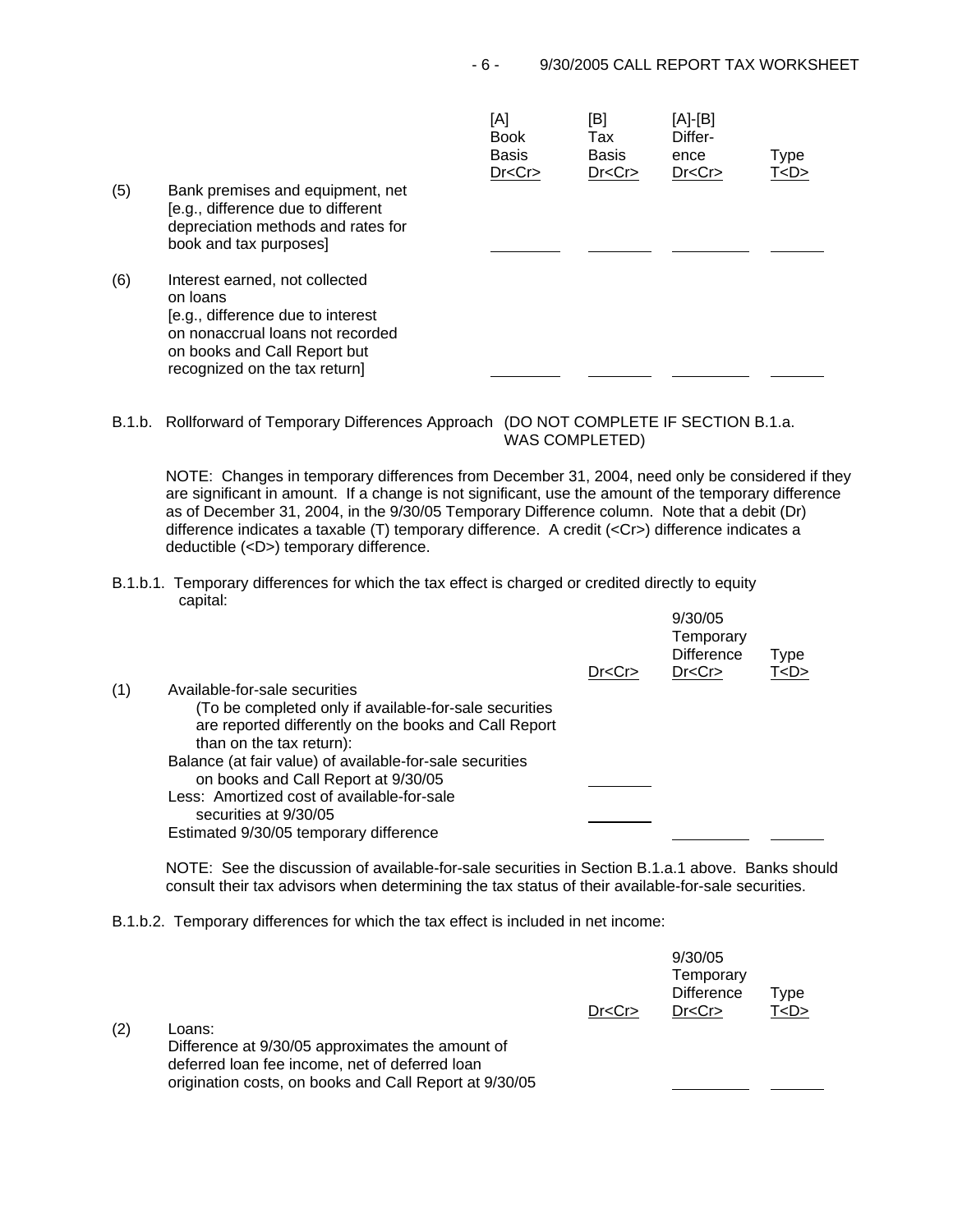|     |                                                                                                                                                                                                                                                                                                                                                            | Dr < Cr | 9/30/05<br>Temporary<br><b>Difference</b><br>Dr < Cr | <b>Type</b><br>T < D > |
|-----|------------------------------------------------------------------------------------------------------------------------------------------------------------------------------------------------------------------------------------------------------------------------------------------------------------------------------------------------------------|---------|------------------------------------------------------|------------------------|
| (3) | Allowance for loan and lease losses: <sup>2</sup>                                                                                                                                                                                                                                                                                                          |         |                                                      |                        |
|     | For banks on the specific charge-off method for tax<br>purposes (i.e., for banks with no tax bad debt reserve):<br>Difference at 9/30/05 approximates the balance of the<br>allowance for loan and lease losses on books and<br>Call Report at 9/30/05                                                                                                     |         |                                                      |                        |
|     | For banks on the reserve method for tax purposes:<br>Temporary difference at 12/31/04 T <d><br/>Less: Provision for loan and lease losses on books<br/>and Call Report year to date<br/>Plus: Estimated additions to tax reserve year to date*<br/>Estimated 9/30/05 temporary difference<br/>* Generally, this amount may be estimated by multiplying</d> |         |                                                      |                        |
|     | the addition to the bank's tax reserve for 2004 by 0.75.                                                                                                                                                                                                                                                                                                   |         |                                                      |                        |
| (4) | Other real estate owned:                                                                                                                                                                                                                                                                                                                                   |         |                                                      |                        |
|     | Choose the method from (a) and (b) below that is<br>appropriate for your bank. Do not complete both (a)<br>and $(b)$ .                                                                                                                                                                                                                                     |         |                                                      |                        |
|     | (a) Balance of other real estate owned valuation<br>allowances on books and Call Report at 9/30/05 T <d></d>                                                                                                                                                                                                                                               |         |                                                      |                        |
|     | (b) Temporary difference at 12/31/04 T <d><br/>Less: Provisions taken year to date on books and<br/>Call Report for properties held on 9/30/05<br/>Plus: Amount of writedowns taken before 1/1/05 on<br/>books for properties sold year to date<br/>Estimated 9/30/05 temporary difference</d>                                                             |         |                                                      |                        |
| (5) | Bank premises and equipment, net:                                                                                                                                                                                                                                                                                                                          |         |                                                      |                        |
|     | Temporary difference at 12/31/04 T <d><br/>Less: Depreciation recorded on books and<br/>Call Report year to date<br/>Plus: Estimated tax depreciation year to date*<br/>Plus/less: Estimate of difference in book and tax basis<br/>of fixed assets sold year to date<br/>Estimated 9/30/05 temporary difference</d>                                       |         |                                                      |                        |
|     | * Generally, this amount may be estimated by                                                                                                                                                                                                                                                                                                               |         |                                                      |                        |

multiplying 2004 tax depreciation by 0.75.

i<br>L

 2 Savings institutions that previously took bad debt deductions for tax purposes using the percentage-of-taxableincome method set forth in Section 593 of the Internal Revenue Code should treat the book allowance for loan and lease losses as a deductible temporary difference and the excess, if any, of the tax bad debt reserve (that has not yet been recaptured) over the base year reserve balance (generally 1987) as a taxable temporary difference, rather than treating the allowance and the tax bad debt reserve as one difference.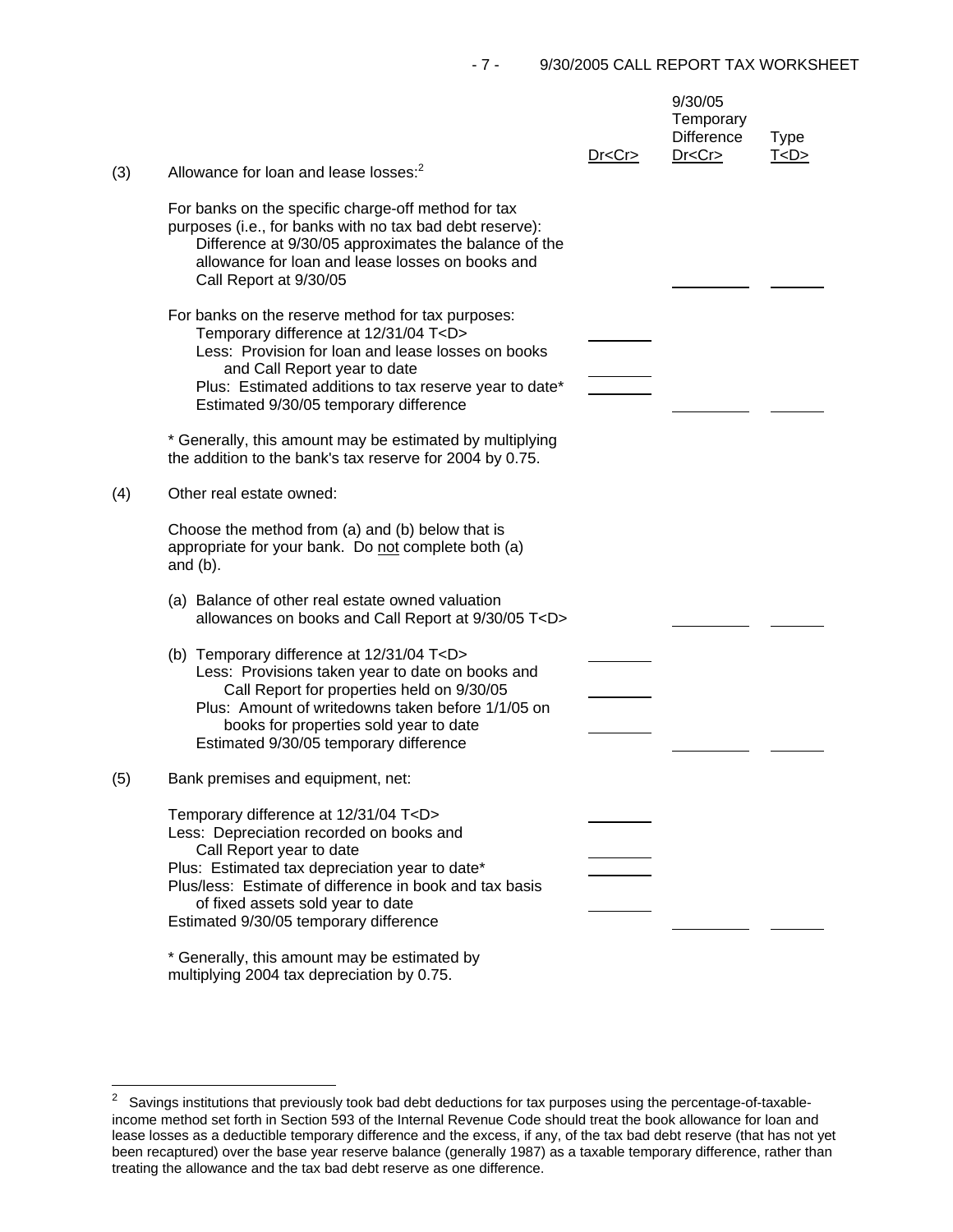| (6) | Interest earned not collected on nonaccrual loans:                                                                      | Dr < Cr | 9/30/05<br>Temporary<br><b>Difference</b><br>Dr < Cr | Type<br>T <d></d> |
|-----|-------------------------------------------------------------------------------------------------------------------------|---------|------------------------------------------------------|-------------------|
|     | Temporary difference at 12/31/04 T <d><br/>Plus: Estimated additional interest on<br/>nonaccrual loans year to date</d> |         |                                                      |                   |
|     | Less: Interest received on nonaccrual<br>loans year to date<br>Estimated 9/30/05 temporary difference                   |         |                                                      |                   |

# B.1.c. Other temporary differences (TO BE COMPLETED BY ALL BANKS USING WORKSHEET)

If the bank has other material temporary differences, include those differences below. Indicate whether these other temporary differences are taxable or deductible temporary differences. In addition, any differences for which the tax effect is charged or credited directly to equity capital should be designated accordingly.

Examples of other temporary differences include: accrued liabilities or prepaid expenses recorded differently on the books and Call Report than reported on the tax return, differences in the basis of assets and liabilities resulting from business combinations, investments in stock of unconsolidated subsidiaries (undistributed earnings recognized on the books and Call Report but not in the tax return), and intangible assets which have different amortization periods and/or methods used in the tax return than those used on the books and Call Report.

Note that a debit (Dr) difference indicates a taxable (T) temporary difference. A credit (<Cr>) difference indicates a deductible (<D>) temporary difference.

| [A]<br><b>Book</b> | [B]<br>Tax   | $[A]-[B]$<br>Differ- | Type           |
|--------------------|--------------|----------------------|----------------|
| Dr < Cr            | Dr < Cr      | Dr < Cr              | T <sub>2</sub> |
|                    |              |                      |                |
|                    |              |                      |                |
|                    | <b>Basis</b> | <b>Basis</b>         | ence           |

### B.2. Total temporary differences

| a. Total taxable temporary differences for which the tax effect is included<br>in net income (sum of appropriate taxable temporary differences, i.e.,                                                                               |
|-------------------------------------------------------------------------------------------------------------------------------------------------------------------------------------------------------------------------------------|
| b. Total taxable temporary differences for which the tax effect is charged<br>or credited directly to equity capital (sum of appropriate taxable temporary<br>differences, i.e., differences marked "T," identified in Section B.1) |
| c. Total deductible temporary differences for which the tax effect is<br>included in net income (sum of appropriate deductible temporary<br>differences, i.e., differences marked " <d>," identified in Section B.1.</d>            |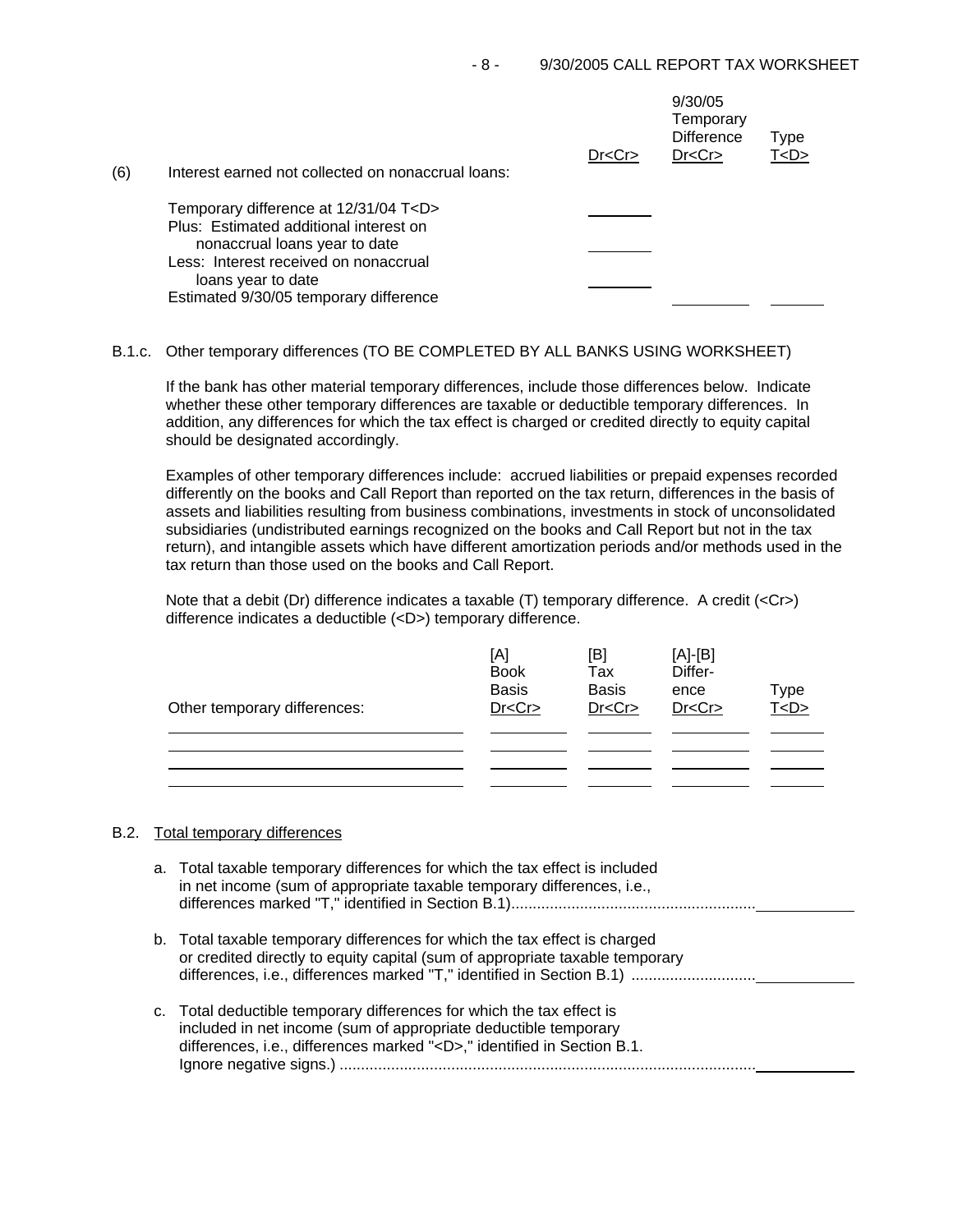| d. Total deductible temporary differences for which the tax effect is charged   |
|---------------------------------------------------------------------------------|
| or credited directly to equity capital (sum of appropriate deductible temporary |
| differences, i.e., differences marked " <d>," identified in Section B.1.</d>    |
|                                                                                 |

B.3. Identify remaining tax carryforwards, including their expiration dates (add additional lines for additional carryforwards, if necessary)

|      |    | a. Net operating loss (NOL) carryforwards<br>Expiration Date_______________<br>Expiration Date                                                                                                                                                                                                                                                                                                                                                |  |  |  |  |
|------|----|-----------------------------------------------------------------------------------------------------------------------------------------------------------------------------------------------------------------------------------------------------------------------------------------------------------------------------------------------------------------------------------------------------------------------------------------------|--|--|--|--|
|      |    | In determining the amount of NOL carryforwards, your bank should consider the effect of<br>any NOL carryforwards used in Section A to reduce taxes currently due. If any amounts<br>were reported in Line A.13, the amount to be reported here can be estimated with the<br>following calculation:<br>NOL carryforwards available at 1/1/05 less<br>[(the amount of NOL carryforwards estimated to<br>be used per Line A.13) $\times$ (0.75)] |  |  |  |  |
|      |    | b. Tax credit carryforwards<br>Expiration Date<br>Expiration Date                                                                                                                                                                                                                                                                                                                                                                             |  |  |  |  |
| B.4. |    | Calculate deferred tax liability for federal income tax purposes at September 30, 2005.                                                                                                                                                                                                                                                                                                                                                       |  |  |  |  |
|      | a. | Total taxable temporary differences for which the tax effect is included                                                                                                                                                                                                                                                                                                                                                                      |  |  |  |  |
|      |    | b. Deferred tax liability resulting from taxable temporary differences for<br>which the tax effect is included in net income (Line B.4.a multiplied by<br>the tax rate expected to apply when the amount of taxable temporary                                                                                                                                                                                                                 |  |  |  |  |
|      | c. | Total taxable temporary differences for which the tax effect is charged                                                                                                                                                                                                                                                                                                                                                                       |  |  |  |  |
|      | d. | Deferred tax liability resulting from taxable temporary differences for<br>which the tax effect is charged or credited directly to equity capital<br>(Line B.4.c multiplied by the tax rate expected to apply when the amount<br>of taxable temporary differences result in additional taxable income in                                                                                                                                      |  |  |  |  |
|      | е. | Total deferred tax liability for federal income tax purposes at                                                                                                                                                                                                                                                                                                                                                                               |  |  |  |  |

 $\overline{a}$ 

 $3$  Refer to the discussion of the "applicable tax rate" in the Glossary entry for "income taxes" in the Call Report instructions and to footnote 5 on page 11 of this worksheet for further information.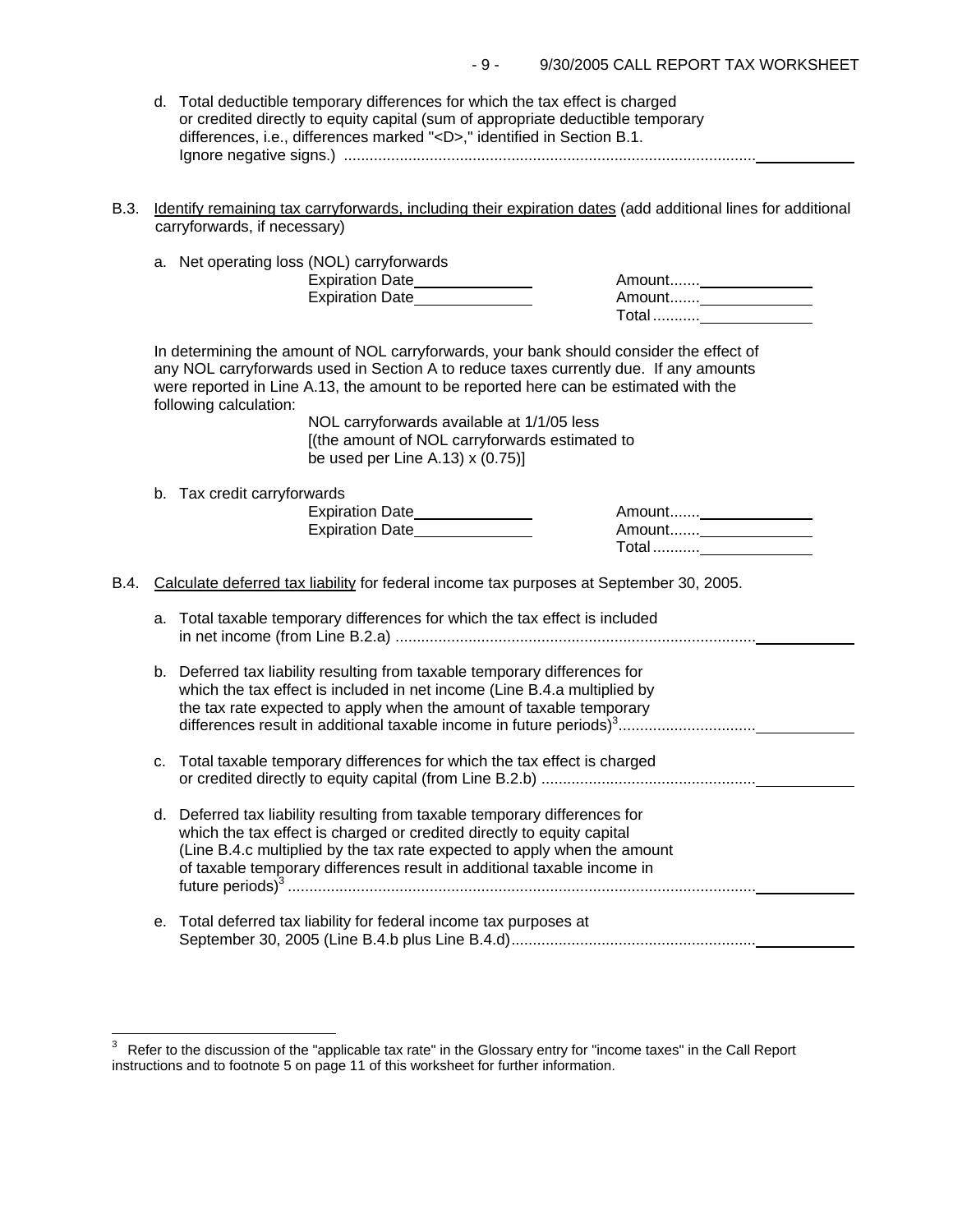#### B.5. Calculate deferred tax asset for federal income tax purposes at September 30, 2005.

|    | a. Total deductible temporary differences for which the tax effect is                                                                                                                                                                                                                                            |
|----|------------------------------------------------------------------------------------------------------------------------------------------------------------------------------------------------------------------------------------------------------------------------------------------------------------------|
|    | b. Deferred tax asset resulting from deductible temporary differences for<br>which the tax effect is included in net income (Line B.5.a multiplied by the<br>tax rate expected to apply when the amount of deductible temporary<br>differences are used to reduce taxable income in future periods) <sup>4</sup> |
|    | c. Deferred tax asset resulting from net operating loss carryforwards<br>(Line B.3.a multiplied by the tax rate expected to apply when the                                                                                                                                                                       |
|    | d. Tax credit carryforwards available to reduce taxes payable in future                                                                                                                                                                                                                                          |
| e. | Total deferred tax assets for which the tax effect is included in                                                                                                                                                                                                                                                |
| f. | Total deductible temporary differences for which the tax effect is charged                                                                                                                                                                                                                                       |
| q. | Deferred tax asset resulting from deductible temporary differences for<br>which the tax effect is charged or credited directly to equity capital<br>(Line B.5.f multiplied by the tax rate expected to apply when the amount<br>of deductible temporary differences are used to reduce taxable income            |
|    | h. Total deferred tax assets for federal income tax purposes before                                                                                                                                                                                                                                              |

# B.6. Assessing the need for a valuation allowance

Banks must consider all available evidence, both positive and negative, in assessing the need for a valuation allowance to reduce the total deferred tax assets for federal income tax purposes in Line B.5.h to the amount that is more likely than not to be realized. The future realization of deferred tax assets ultimately depends on the existence of sufficient taxable income of the appropriate character in either the carryback or carryforward period. Four sources of taxable income may be available to realize deferred tax assets:

- (1) Taxable income in carryback years (which can be offset to recover taxes previously paid),
- (2) Reversing taxable temporary differences,
- (3) Future taxable income (exclusive of reversing temporary differences and carryforwards), and
- (4) Tax-planning strategies.

 $\frac{1}{2}$ 

In general, positive evidence refers to the existence of one or more of the four sources of taxable income. To the extent evidence about one or more sources of taxable income is sufficient to support a conclusion that a valuation allowance is not necessary (i.e., the bank can conclude that the deferred

<sup>4</sup> Refer to the discussion of the "applicable tax rate" in the Glossary entry for "income taxes" in the Call Report instructions and to footnote 5 on page 11 of this worksheet for further information.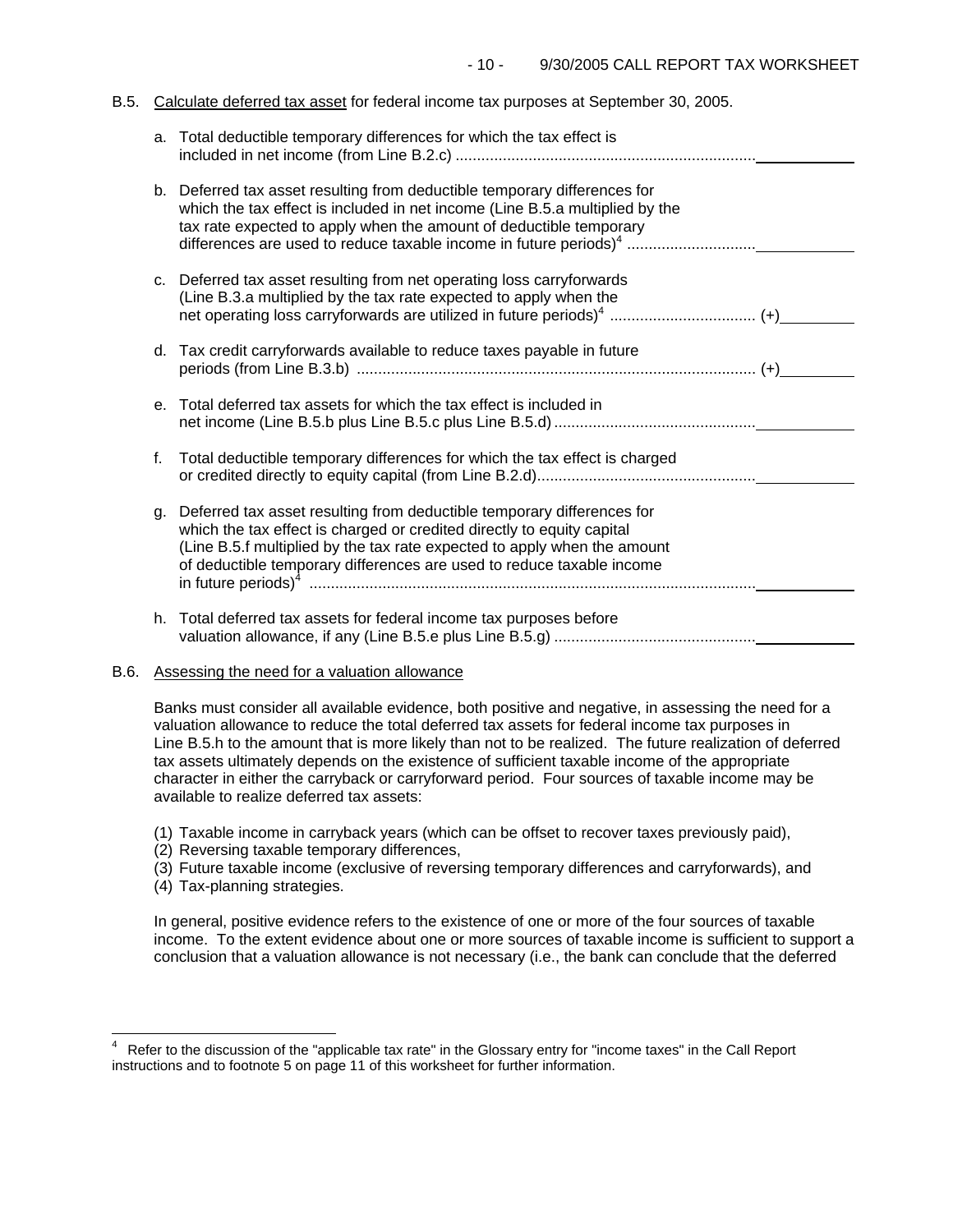tax asset is more likely than not to be realized), other sources need not be considered. However, if a valuation allowance is needed, each source of income must be evaluated to determine the appropriate amount of the allowance needed.

Evidence used in determining the valuation allowance should be subject to objective verification. The weight given to evidence when both positive and negative evidence exist should be consistent with the extent to which it can be objectively verified. Under FASB 109, the existence of a cumulative loss for the prior three years is significant negative evidence that would be difficult for a bank to overcome.

Refer to the discussion of the "valuation allowance" in the Glossary entry for "income taxes" in the Call Report instructions for further information.

|      | Line $B.6$ :<br>Valuation allowance to reduce the total deferred tax assets for federal<br>income tax purposes in Line B.5.h to the amount that is more likely                                                                                                                                                                                                                                                    |  |
|------|-------------------------------------------------------------------------------------------------------------------------------------------------------------------------------------------------------------------------------------------------------------------------------------------------------------------------------------------------------------------------------------------------------------------|--|
| B.7. | Deferred tax asset for federal income tax purposes, net of valuation                                                                                                                                                                                                                                                                                                                                              |  |
| B.8. | Net deferred tax asset (liability) for federal income tax purposes at September 30,<br>2005 (Line B.7 minus Line B.4.e) (Report this amount in Schedule RC-F,                                                                                                                                                                                                                                                     |  |
| B.9. | Net deferred tax asset (liability) for which the tax effect is included in<br>net income for federal income tax purposes at September 30, 2005 [Line B.5.e                                                                                                                                                                                                                                                        |  |
|      | B.10. Net deferred tax asset (liability) for which the tax effect is included in net<br>income for federal income tax purposes at December 31, 2004 [This<br>amount is from Line B.9 of the 12/31/04 Call Report tax worksheet.]                                                                                                                                                                                  |  |
|      | B.11. Year-to-date deferred income tax expense (benefit) for federal income tax<br>purposes (determined as the change for the period in the net deferred tax<br>asset or liability for which the tax effect is included in net income)                                                                                                                                                                            |  |
|      | NOTE: The change in a bank's net deferred tax asset (liability) for which<br>the tax effect is charged or credited directly to equity capital is not reported<br>as part of a bank's deferred tax income tax expense (benefit).                                                                                                                                                                                   |  |
|      | B.12. Year-to-date deferred income tax expense (benefit) for state and local tax<br>purposes. This amount must be computed if the tax laws of the bank's<br>state and local tax authorities differ significantly from the federal tax laws <sup>5</sup><br>Compute this amount by performing the calculation outlined in Lines B.1<br>through B.11, considering only deferred tax asset and liability amounts for |  |

i<br>L

 $5$  In assessing whether a separate calculation is necessary, the bank should consider any differences in loss carryback or carryforward periods, or in other provisions of the tax law. If the tax laws of the state and local jurisdictions do not differ significantly from federal income tax laws, then the calculation of deferred income tax expense (benefit) can be made in the aggregate. The bank would complete Lines B.1 through B.11 on the worksheet considering both the federal and state and local income tax rates. The rate used should consider whether amounts paid in one jurisdiction are deductible in another jurisdiction. For example, since state and local taxes are deductible for federal income tax purposes, the aggregate combined rate generally would be (1) the federal tax rate plus (2) the state and local tax rate minus (3) the federal tax effect of the deductibility of the state and local taxes at the federal tax rate.